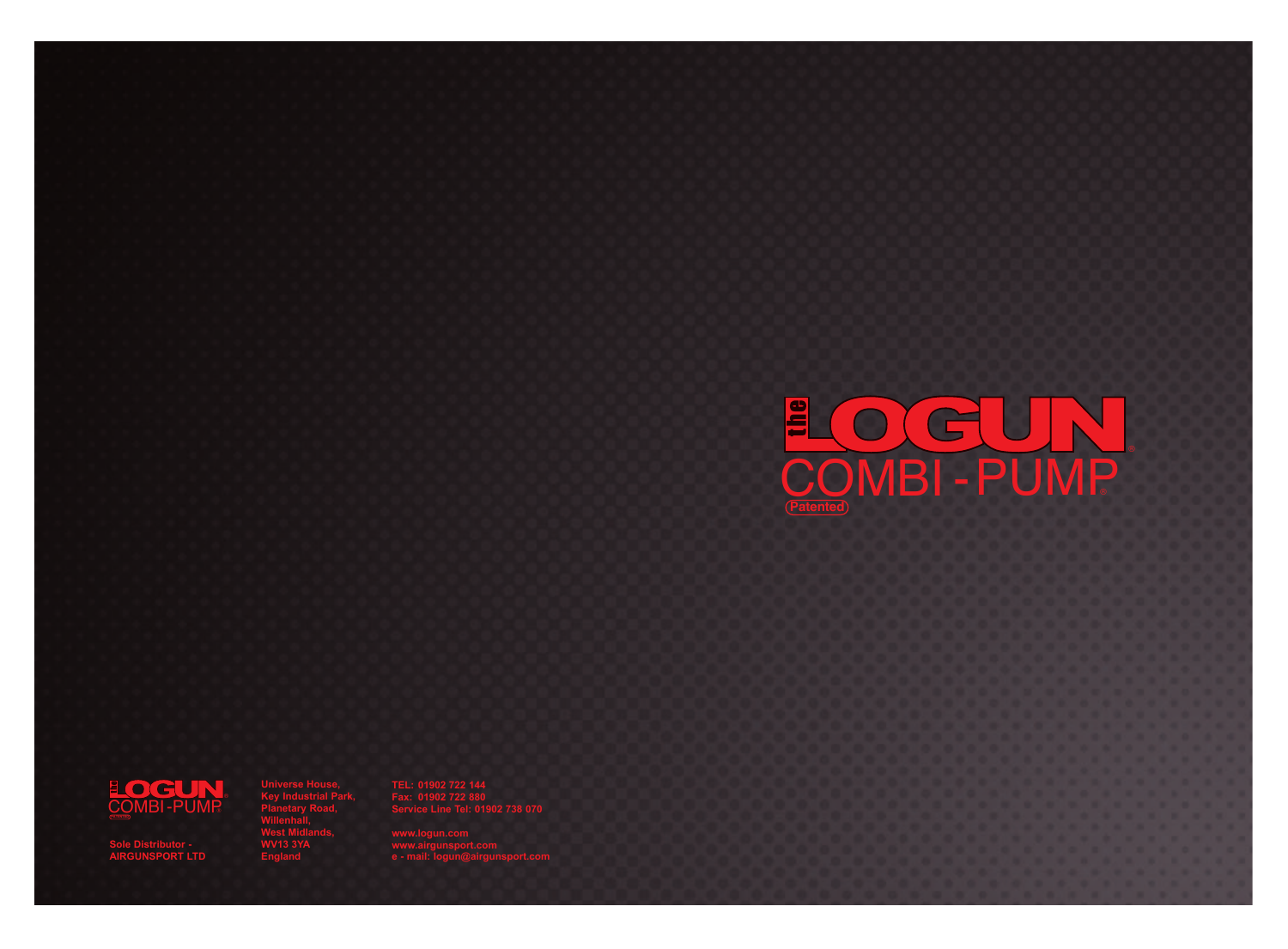



# **TROUBLE SHOOTING**

| Possible Problem                                                                                                                         | <b>Possible Solution</b>                                                                                                                                                                                                                                                             |
|------------------------------------------------------------------------------------------------------------------------------------------|--------------------------------------------------------------------------------------------------------------------------------------------------------------------------------------------------------------------------------------------------------------------------------------|
| When I start pumping the gauge<br>gunn the list                                                                                          | Check that the higgst smaw has heen<br>tichtened up. Air could be leaking out from the<br>yent hole                                                                                                                                                                                  |
| The bleed screw is tight but the pressure<br>gauge will still not move when I pump.                                                      | Ensure that all the connections along the gipe<br>work and the Snap - On connector has been<br>tightened correctly.                                                                                                                                                                  |
| When I cump the cun up and then release<br>the air from the cump system, a large<br>amount of air comes hissing out.                     | This could be one of two things, depending on<br>the amount of air escaping. You normally get a<br>small amount of air from the ourso system that<br>bleeds out. If it is greater, then you could have<br>a problem with the pressure vessel being<br>charged, dumping all it's air. |
| My Snap - On connector will not fit the end<br>of the hose fitting.                                                                      | The standard pressure fittings available in the<br>industry are called BSP threads, the<br>fitting on the end of the hose is a 1/8" BSP<br>(DO NOT TRY TO FORCE THREADS TOGETHER<br>THIS COULD BE POTENTIALLY DANGEROUS)                                                             |
| I have a buddy bottle. I have tried to fill<br>the bottle with the oumo, but all I get is air<br>leaking from around the threads.        | At the base of the bottle adaptor threads there<br>should be a white nylon seal which seals the<br>face of the bottle when screwed down tightly.<br>If this seal is not present then you cannot fill the<br>buddy bottle.                                                            |
| My cump seems to get yery hot when I am<br>pumping for a long time                                                                       | If you are pumping for long periods of time you<br>need to allow the oumo system time to cool<br>down for at least 5 minutes, or longer.                                                                                                                                             |
| When I have been pumping my air rifle up.<br>and I release the pressure from the system.<br>a liquid seems to come out of the vent hole. | What actually happens, when you are charging<br>your air rifle that heat is cenerated in the oumo<br>system which condenses in the special<br>condense chamber. this when vented out.<br>becomes a liquid.                                                                           |

 $\odot$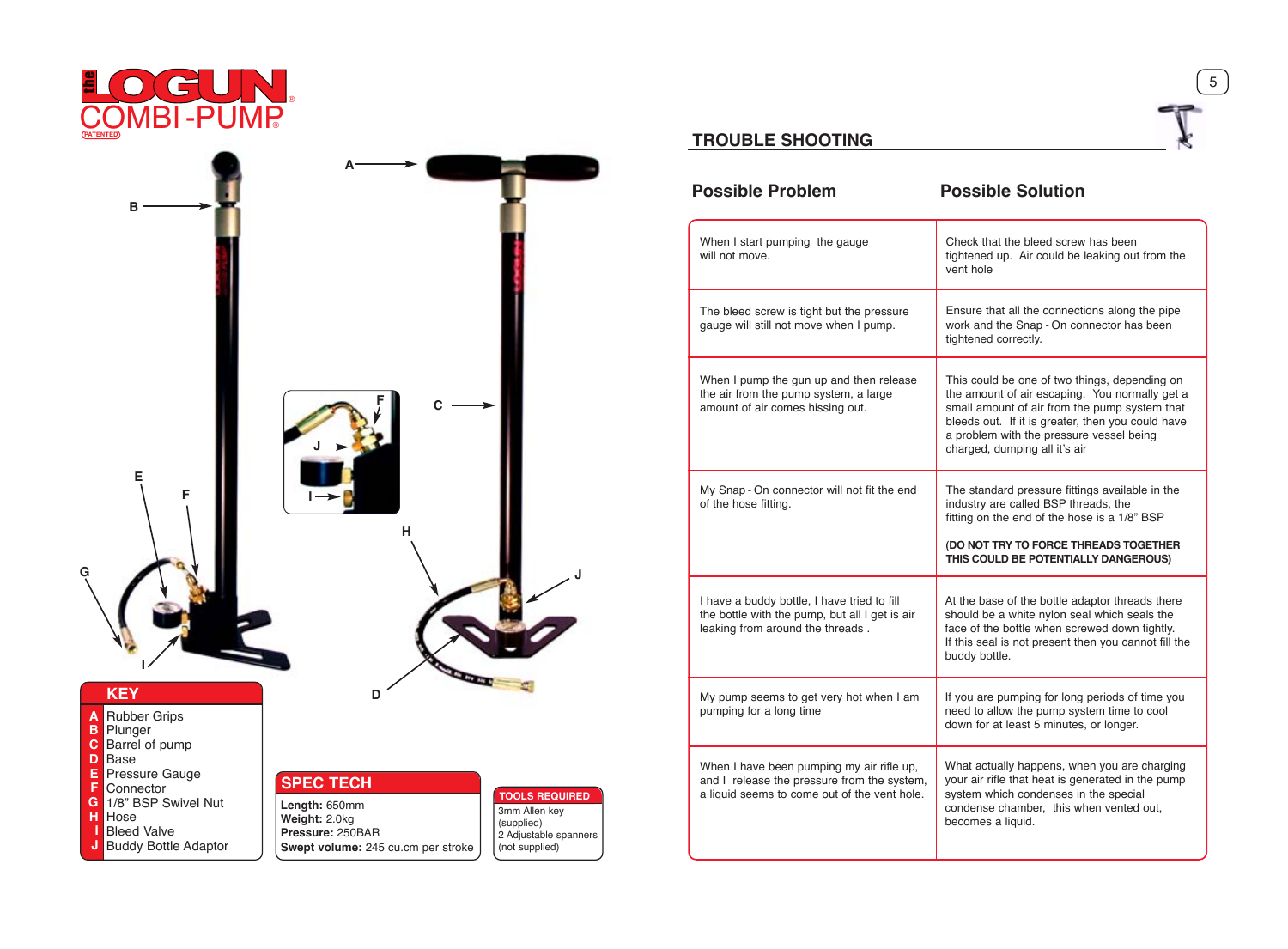# **THE OPERATION OF THE LOGUN COMBI - PUMP CONGRATULATIONS**

**PLEASE READ THIS BEFORE USING THE LOGUN COMBI - PUMP:**



Connect your female fitting **(not supplied)** on the end of the hose to the male fitting. This is situated on the end of the rifle. Make sure the connection is secure. **Stage 1**

**NEVER: disassemble** the pump. If it does not function correctly, consult the trouble shooting section of your manual. If symptoms still persist call your dealer. There is a risk of **overheating** when you pump continuously for a period of 10 minutes or longer. You can complete or nonger, now cars rest for 5 minutes or longer.If you are going to use the large air bottles, it is mportant that you do a maximum of 100 strokes, then release the air pressure, this removes the condensed water which accumulates in the special condensing chamber built into the pump system. After releasing the moisture you can continue pumping.



Check the bleed screw to make sure it is tight. **Stage 2**

**Please Note;** always make sure our feet are kept on the foot plate this makes for a secure base when pumping.

### **WARNING:**

**DO NOT PUT YOUR HANDS** anywhere near the air release hole situated at the base of your pump when releasing air from the pump system.

**SERIOUS DAMAGE CAN BE CAUSED IF YOU DO NOT ADHERE TO THIS WARNING.**





## **Stage 3**

**Before pumping consult the manufacturers operator manual - this will give you the correct fill pressure for your air rifle**, then start pumping. Lift the handle upward then the best way to pump is to use the speed and your body weight on the down stroke.

### **Stage 4**

Once correct fill pressure has been reached, stop pumping. Release air pressure from the pump system via the bleed screw, this is situated underneath the pressure gauge and is a brass knurled screw. The releasing of air from the pump will make it easier for the female connector to be disconnected.

**WARNING : do not try to release the female connector when under pressure as this can cause serious damage to either yourself or the gun.**

4 1

Welcome to the LOGUN family. Having bought this LOGUN product, you have become a member of a group of people, who not only insist upon but expect nothing but the best.

Logun's motto is **"To make the best, or to make the best better".**

This is why LOGUN has joined with AXSOR in Sweden to launch the LOGUN COMBI - PUMP. Please read all the information in this manual for optimum performance from your LOGUN COMBI- PUMP.

# **Afronie**

### **Tim Finley, Field Target Champion and hunting ace......**

".......the LOGUN high pressure pump is a sturdy stirrup type, with an obvious high quality build, essential to generate the pressure of 200 BAR needed to fill a PCP air rifle. The whole operation took a lot less than 10 minutes and only the final strokes required any noticeable effort"

# **INDEX**

Assembly of the LOGUN COMBI - PUMP

Combi-nation fittings & how to use them

How to operate the LOGUN COMBI - PUMP

Trouble Shooting